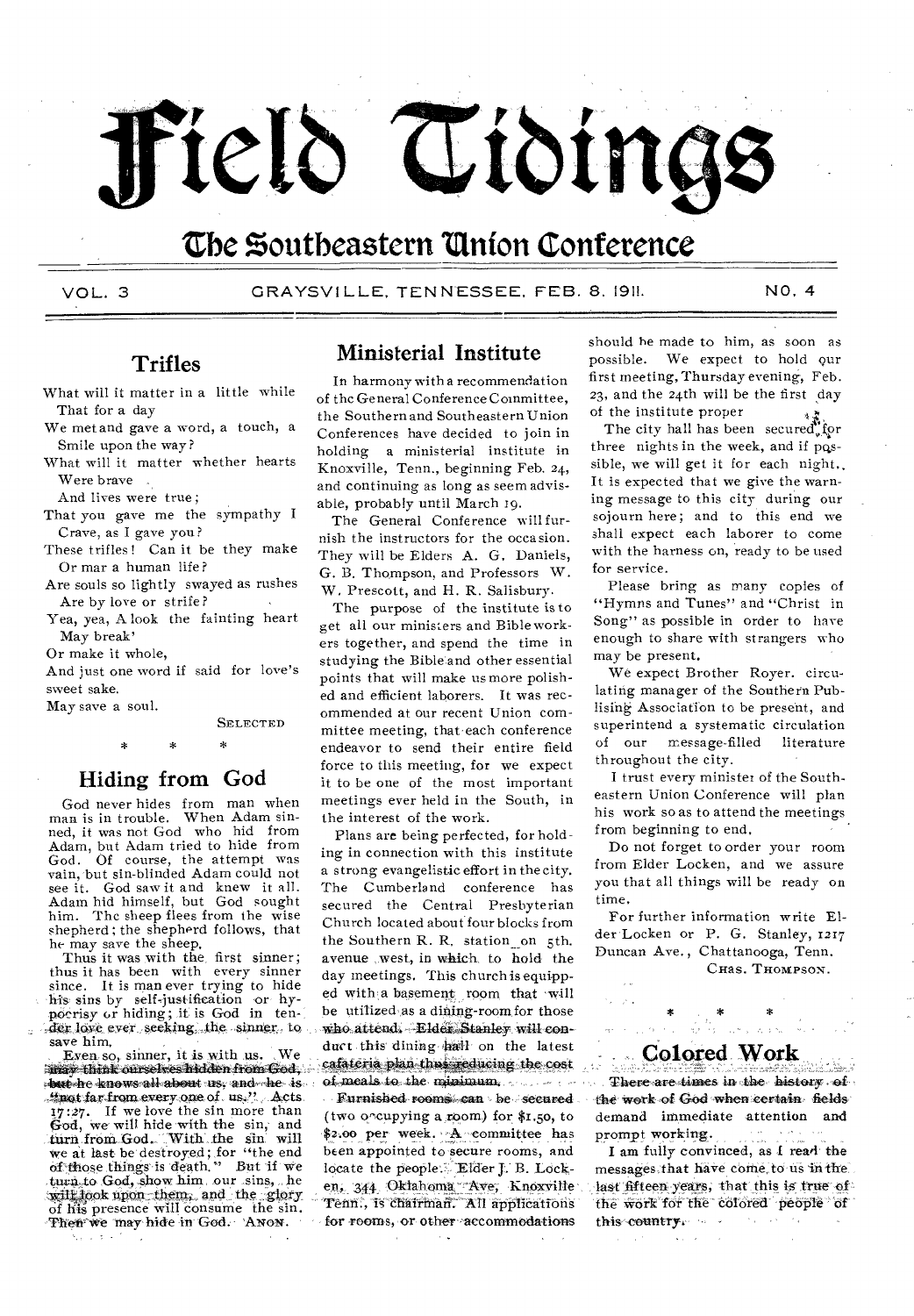The reasons for this are because "elements are at work that will close the field to this message.

It would be pleasing to the enemy if he could prevent-us from realizing the importance of the situation until he has had time to entirely close the work. The Lord calls upon us to take hold with renewed earnestness without delay.

The powers of hell are working-with all there energy :to prevent the proclamation of the last message of mercy among-the colored people.

"The Spirit of God is being withdrawn from .the world; and in many places it is impossible now to do the work which could-have been done for the colored people in the past year."

"Most" decided efforts should be made to educate and train colored young men and women to labor in the Southern States of America. Christian colored students should be preparing to give the truth to their own race.

"There is the greatest need for all kinds of missionary work in the South. Without. delay workers must be prepared for this field. Our people should provide a fund for the education of men and wcmen in the Southern States who. being accustom to the climate, can work there without endangering their health.

"Promising young men and women should be educated- to become teachers. They should have-the very best advantages. ,,Schoolhouses and meetinghouses should be built in different places, and teachers employed.

"Our.cb.urches in.the North, as well as in the-South, should do what they can to help support the school :work for the colored children. The schools already-established should be faithfully maintained. The establishment of new schools .will require, additional funds. Let all our brethren and sisters do their part whole-heartedly to place these schools on vantage ground."—Test. Vol. 9.

Now is tl.e time to talk courage and hope, and redouble our efforts to finish the work.

-•-,God is blessing the efforts put forth. Over three hundred accepted the truth last year. Our workers- are -of good courage. and pressing forward to. do a greater work this year.

We need; the moral and financial help, of, all our-people.

A. J. HAYSMER, 61 Lindsley Ave., Nashville, Tenn.

#### **Cumberland Items**

Have you paid your pledge to the \$300.000.00 fund?

S. F. Reeder, our Field Agent, is assisting Brother Fulbright in holding a canvassers' Institute in Georgia this week.

Miss- Irma': Glenn, of Brayton, is visiting her sister in Chattanooga this week,-and selling the magazine, "Life and Health."

At a recent meeting of the Southeastern Union Committee the, time for holding our Camp-meetings was agreed upon; the .date set for the Cumberland was August 24 to September 3.

'Brethren Shapper and Dillard, of the Mission Ridge church, made the office a friendly visit Tuesday, and subscribed for Field Tidings and, ordered tracts for missionary work.

How can our churches pay their quota to Missions each month? Answer. By .faithfully:\_taking up the First-Day-Offering, and adding this to the liberal offering: from the Sabbath-school. Try it.

February 13<sup>-</sup> has been set as, the date for the canvassers' institute for the Cumberland conference at Graysville. Elders Thompson, Stanley-, Cole and Reeder• will be- present as instructors.

The ,Southeastern and -Southern Union join in holding a ministerial institute in Knoxville, beginning February 24. The Cumberland unites with our local church in the city in making the arrangement for this important gathering.

Our office record shows that out of our, entire conference membership we have only, 7 subscribers for "Life and Health"; 10 for "Education"; 16 for the "Protestant ;":19, for "Liberty" ; 33 for "Field Tidings;" and 88 for the "Review and Herald."

Several good-letters have been received the past week from members of-our conference church. We appreciate,the words- of good cheer and the .remittances that -are sent in- by these faithful standard bearers; although isolated they are doing faithful-work for the-Master.

Those attending the ministerial institute can secure furnished rooms for \$2.00. per-week, with two, in a room. The delegation, will-be boarded by the Cumberland conference in the basement of the church in which the institute is held. Meals will be served on the cafeteria plan.

In connection with the ministerial institute to be held in Knoxville, the Cumberland conference has taken steps to bring our truth prominently before the people of the city. The Central Presbyterian Church has been rented for one month in which to hold the institute and conduct public services. The City-Hall has also been secured for night services. This hall is located in the heart of the city, and will accommodate one thousand people.

The Southeastern Union Committee recently voted to issue Field Tidings in a new dress; making the subscription price twenty-five-cents a year. The paper-will only be sent to actual subscribers after the first of April.

All those who have subscribed to Field Tidings at thirty-five-cents per year will have their subscription placed ahead.

All the churches in the Cumberland conference are credited with making over their quota to missions the past month, but two. These were short because of neglect to remitpefore our books were closed.

Our conference has 'made a splendid *showing for missions for*  1911, having \$526.90 to credit after paying January's quota.

The following is the monthly quota for each of our churches for the "Ten-cent-per-week-fund" for 1911; Athens, \$7.98: Brayton, \$9.30: Cove, \$2.57: Cleveland, \$ri.94: Copper Ridge, \$5.31: Chattanooga, No • 1, \$7.06: Chattanooga, No. 2, \$15.50 Daylight, \$13.28: Graysville, \$68.63: Knoxville, No. 1, \$8.84. Knoxville, No- 2, \$19.44: Mission Ridge, \$8 84 : Toco, \$6.00: Conference. Church, \$3.10: Johnson City Company, \$2.64 P. G. STANLEY.

## ÷. **North Carolina Notes**

 $\bullet$ 

House bill amending the state Sunday law so as to make it a misdemeanor to work, or engage in any sport or play, on Sunday, was reported unfavorably by the committee and laid on the table.

This practically kills this•bill, but we expect that others with a similar object will be introduced.

The bill prohibiting the sale of near-beer or any drink containing alcohol has been favorably reported by the committee to which it was referred, and is expected to pass the House. GEO. M. BROWN. GEO. M. BROWN.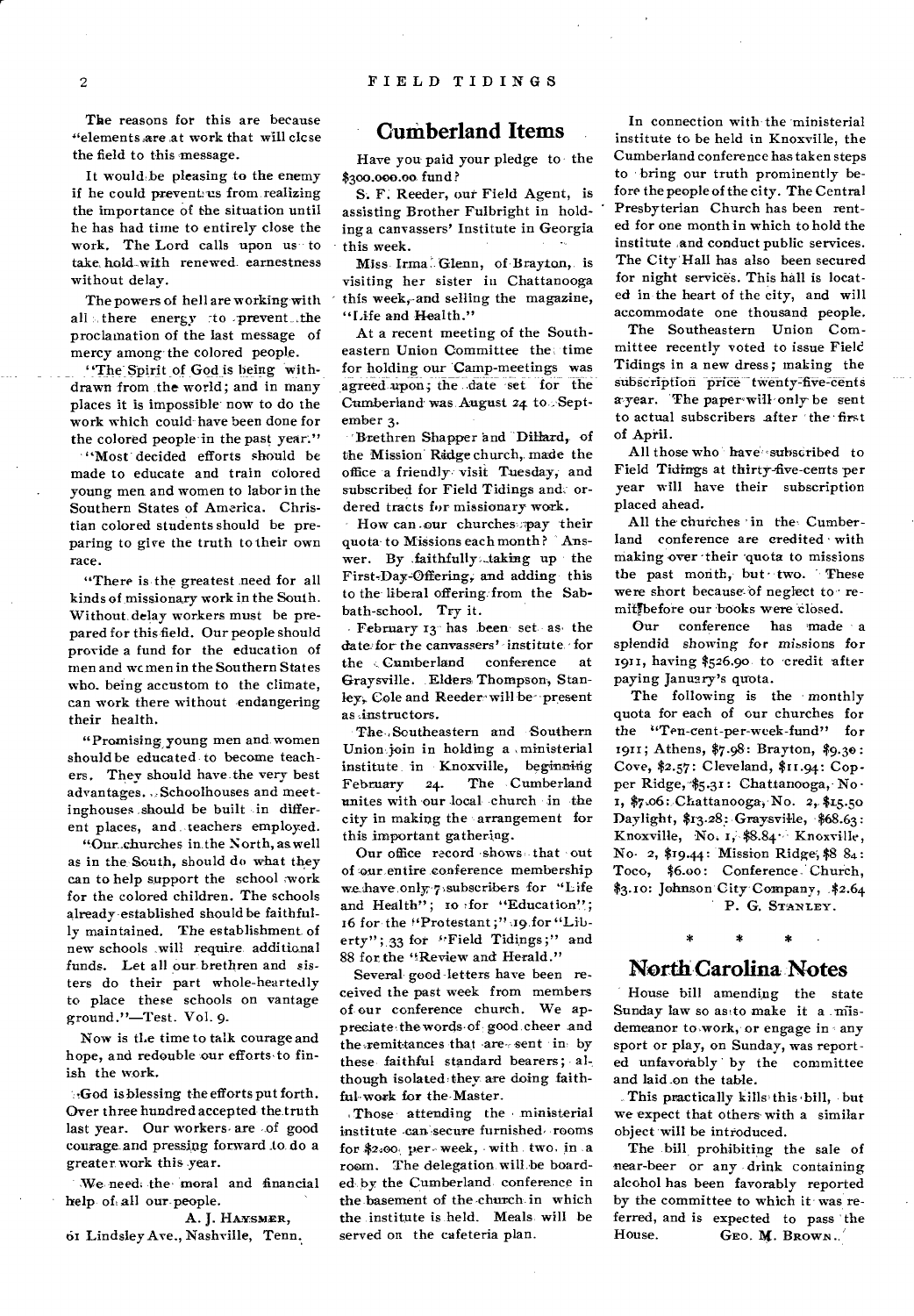## FIELD TIDINGS 3

Standing for the Sontheastern Union Conference en the Ten-Cent-A-Week,fund 11918

|                |                                                |         |        |                                                                       |         |         |         |           | (Should)            | Present       |  |
|----------------|------------------------------------------------|---------|--------|-----------------------------------------------------------------------|---------|---------|---------|-----------|---------------------|---------------|--|
|                |                                                |         |        | Memb., Ann.Off., Wkly., Mid.-sum., Miss., Sab.-sch., Har.-In., Total, |         |         |         |           | have.               | Standing.     |  |
| North Carolina | 318                                            | 206.00  | 75.99  | 113.39                                                                | 475.93  | 373.10  | 224.58  | 1558.99   | 1653.60             | $94.61$ short |  |
| South Carolina | 217                                            | 81.69   | 82.69  | 61.08                                                                 | 63.28   | 264.41  | 217.82  | 770.97    | 1128.40             | 357-43 short  |  |
| Florida        | 525.                                           | 363.45  | 115.59 | 221.57                                                                | 701.37  | 1194.08 | 153 38  | 2749.44   | 2730.00             | 19.44 over    |  |
| Cumberland     | 504                                            | 439.88  | 181.91 | 220.99                                                                | 1044.29 | 680,38  | 267.76  |           | 2835.21 2808.00     | 27.21 over    |  |
| Georgia        | 301                                            | 207.57  | 102.30 | 175.75                                                                | 430.06  | 797.74  | 190.65  |           | $1904.16 - 1565.20$ | 338.96 over   |  |
| Bahama Islands |                                                | 9.40    |        |                                                                       |         | 34.04   | 30.00   | $73 - 44$ |                     | 73.44 over    |  |
| Total          | <b>1001</b>                                    | 1397.99 | 558.57 | 792.78                                                                | 2714.93 | 3343.75 | 1084.19 | 9892.21   | 9885.20             | 12-31 1910    |  |
|                | Amount for the Union more than 10 cents-\$7.01 |         |        |                                                                       |         |         |         |           |                     |               |  |

The above tabulated report shows the amount of offerings that were sent on to the General Conference for missions from each conference in the Union during 191o; and the last column of the report shows the exact standing of each conference, whether they come short of making their full ten-cents per member per week or which had a surplus; and you will note that taking the report as a whole, there is a \$7.01 surplus for the Union membership counting ten cents a week for each member in the Union during 191o.

#### We are very thankful indeed that we are able to present such a good report, and we want to thank the dear brethren and sisters in each conference throughout the Union for the humble part which they have had in helping to make this report. 1911 is now before us and one month gone. Will the record be better for 1911 than 1910? We would be glad if each individual member in the Union in looking over the past records, if they find that they as individuals have fallen short, would endeavor to make up the deficit and

thanks of the Union officers for the contributions received during to to. May the Lord add to you his blessing. R. T. DOWSETT, Secretary.

## **A New Editor**

At the recent session of the Southeastern Union committe at Nashville. Professor T. D. Rowe was chosen to assume the responsibility of editing "Field Tidings." Because of this change, all communications intended for the paper should be addressed to him, at Graysville, Tenn.

I am sure all the patrons of the paper will be very much pleased with the appearance of the paper in its new dress. The new form will allow of at least one fourth more matter in each issue.

Personally I am very glad for the change, as my other cares make it nearly impossible for me to give much attention to the work on the paper.

As I-lay off-the responsibility of the paper, it is with the assurance that it will be much improved under its new conditions, and with the earnest hope that all of the brethren and sisters will ebtyerate to make it just gin a series of meetings.<br>What its name implies, 'Tidings from A' in the meetings, which have been what its name implies, "Tidings from"<br>the Field." **M. B. VANKIRK**.

## **Items of Interest**

 $\mathcal{L}$  . The  $\mathcal{L}$ 

;,,Brother. VijZt.ilCole, our conference missionary agent is visiting-relatives at- Memphis, recuperating after the work of the Convention recently held in Nashville. Mrs. Cole has gone to join her husband in the visit.

Brother S. F. 'Reeder, the Cumberland missionary agent has gone to Macon, Georgia, to assist Brother Fulbright in a canvassers' institute which began February 1.

Elder B. W. Brown of the East Kansas conference has been called to the Kentucky conference to take the place of Elder Burrill. Elder Burrill resigned from the presidency of the Kentucky conference on account of the failing health of his wife. We welcome Elder Brown to his field of labor, and pray the Lord's blessing upon his efforts.

## **Florida**

The "East Coast" tent company<br>are now located at Arch Creek to be-

held with 'the Miami church recently, good results were seen, although not"all that we haff hoped for. `Eight members were added to the church, five of whom were old Sabbath-keepers who came from Canada, and who will prove a great strength to this new church. The other 'three have just recently taken their stand for the truth. Four were baptized during our stay there.

also contribute enough to average their ten-cents per week for 1911. The demands in the foreign fields are so urgent that we trust our dear brethren and sisters will gladly share in the calls of this blessed work, and we extend to each dear brother and sister in the Union conference the hearty

Now we are about to begin in a new field and hope for good results. We earnestly solicit the prayers of our people in behalf of the work here. The meetings will prooably begin Thursday night.

W. H. BRANsON.

## The Mision of a Good **Book**

as C

"It will go anywhere, land or sea, Gets into cabin or palace,

Reaches those otherwise unreachable,

Waits its time to be heard,

Is never tired of speaking,

"Travels further and cheaper than any other:  $\mathcal{L}_{\rm{max}}$ 

Is unaffected by climate, untouched by fever.

"Once started off, calls for no salary,

Costs nothing to feed or clothe. "Never changes its voice, and lasts Forever-until the fire comes."

Selected.

The Canvasser The following are some things'that